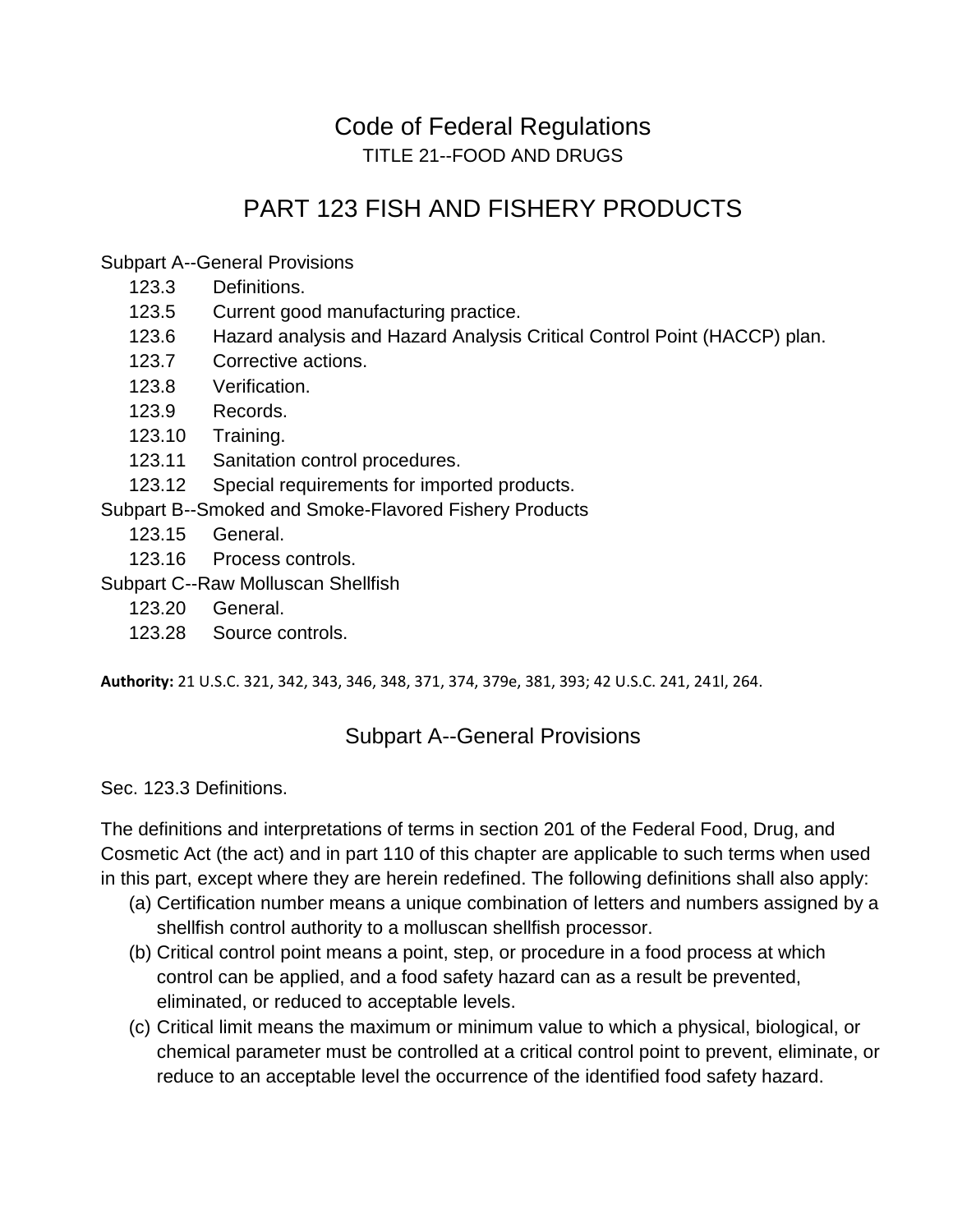- where such animal life is intended for human consumption. (d) Fish means fresh or saltwater finfish, crustaceans, other forms of aquatic animal life (including, but not limited to, alligator, frog, aquatic turtle, jellyfish, sea cucumber, and sea urchin and the roe of such animals) other than birds or mammals, and all mollusks,
- (e) Fishery product means any human food product in which fish is a characterizing ingredient.
- cause a food to be unsafe for human consumption. (f) Food safety hazard means any biological, chemical, or physical property that may
- States, or the U.S. agent or representative of the foreign owner or consignee at the time for entry into the United States are in compliance with all laws affecting the importation. (g) Importer means either the U.S. owner or consignee at the time of entry into the United of entry into the United States, who is responsible for ensuring that goods being offered For the purposes of this definition, ordinarily the importer is not the custom house broker, the freight forwarder, the carrier, or the steamship representative.
- (h) Molluscan shellfish means any edible species of fresh or frozen oysters, clams, mussels, or scallops, or edible portions of such species, except when the product consists entirely of the shucked adductor muscle.
- (i) Preventive measure means physical, chemical, or other factors that can be used to control an identified food safety hazard.
- (j) Process-monitoring instrument means an instrument or device used to indicate conditions during processing at a critical control point.
- $(k)$ 
	- (1) Processing means, with respect to fish or fishery products: Handling, storing, preparing, heading, eviscerating, shucking, freezing, changing into different market forms, manufacturing, preserving, packing, labeling, dockside unloading, or holding.
	- (2) The regulations in this part do not apply to:
		- (i) Harvesting or transporting fish or fishery products, without otherwise engaging in processing.
		- (ii) Practices such as heading, eviscerating, or freezing intended solely to prepare a fish for holding on board a harvest vessel.
		- (iii) The operation of a retail establishment.
- (l) Processor means any person engaged in commercial, custom, or institutional processing of fish or fishery products, either in the United States or in a foreign country. A processing includes any person engaged in the production of foods that are to be used in market or consumer tests.
- produced in the fish flesh by decarboxylation of free histidine as a result of exposure of (m)Scombroid toxin-forming species means tuna, bluefish, mahi mahi, and other species, whether or not in the family Scombridae, in which significant levels of histamine may be the fish after capture to temperatures that permit the growth of mesophilic bacteria.
- (n) Shall is used to state mandatory requirements.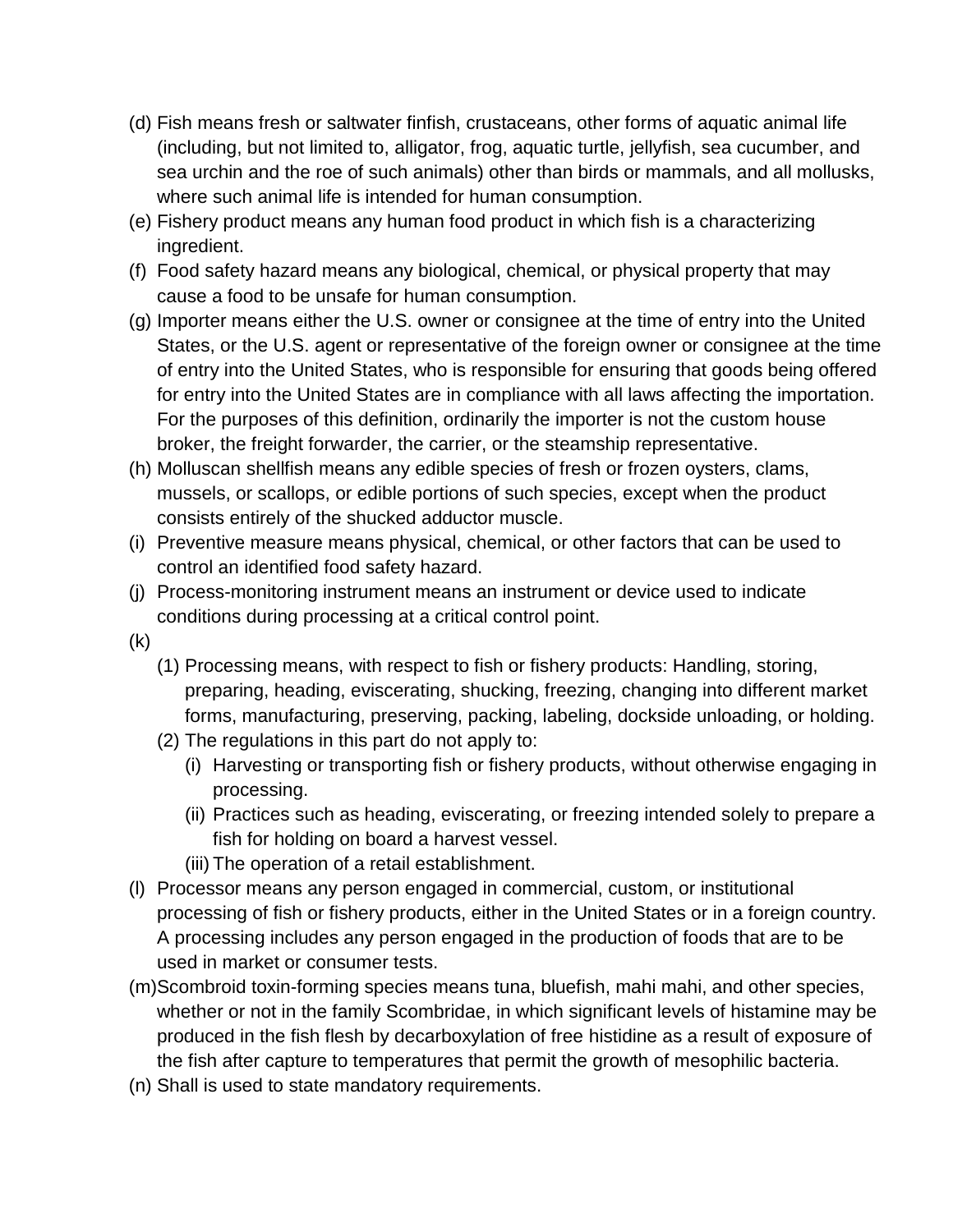- government, legally responsible for the administration of a program that includes activities such as classification of molluscan shellfish growing areas, enforcement of molluscan shellfish harvesting controls, and certification of molluscan shellfish (o) Shellfish control authority means a Federal, State, or foreign agency, or sovereign tribal processors.
- (p) Shellstock means raw, in-shell molluscan shellfish.
- (q) Should is used to state recommended or advisory procedures or to identify recommended equipment.
- (r) Shucked shellfish means molluscan shellfish that have one or both shells removed.
- (s) Smoked or smoke-flavored fishery products means the finished food prepared by:
	- (1) Treating fish with salt (sodium chloride), and
	- (2) Subjecting it to the direct action of smoke from burning wood, sawdust, or similar material and/or imparting to it the flavor of smoke by a means such as immersing it in a solution of wood smoke.
- (t) Tag means a record of harvesting information attached to a container of shellstock by the harvester or processor.

Sec. 123.5 Current good manufacturing practice.

- (a) Part 110 of this chapter applies in determining whether the facilities, methods, practices, and controls used to process fish and fishery products are safe, and whether these products have been processed under sanitary conditions.
- (b) The purpose of this part is to set forth requirements specific to the processing of fish and fishery products.

Sec. 123.6 Hazard analysis and Hazard Analysis Critical Control Point (HACCP) plan.

- (a) Hazard analysis. Every processor shall conduct, or have conducted for it, a hazard to occur for each kind of fish and fishery product processed by that processor and to harvest. A food safety hazard that is reasonably likely to occur is one for which a reports, or other information provide a basis to conclude that there is a reasonable processed in the absence of those controls. analysis to determine whether there are food safety hazards that are reasonably likely identify the preventive measures that the processor can apply to control those hazards. Such food safety hazards can be introduced both within and outside the processing plant environment, including food safety hazards that can occur before, during, and after prudent processor would establish controls because experience, illness data, scientific possibility that it will occur in the particular type of fish or fishery product being
- (b) The HACCP plan. Every processor shall have and implement a written HACCP plan whenever a hazard analysis reveals one or more food safety hazards that are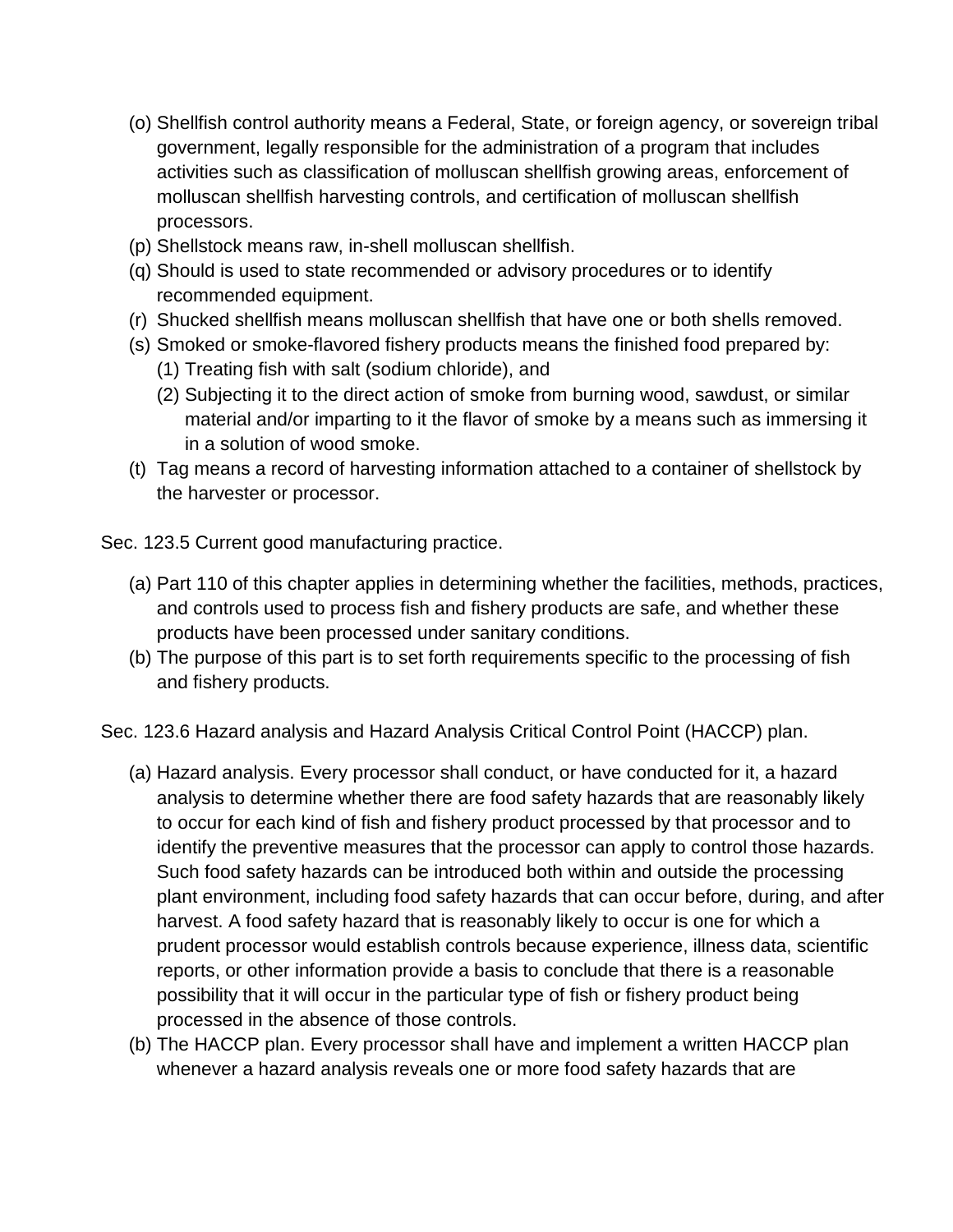reasonably likely to occur, as described in paragraph (a) of this section. A HACCP plan shall be specific to:

- (1) Each location where fish and fishery products are processed by that processor; and
- (2) Each kind of fish and fishery product processed by the processor. The plan may group kinds of fish and fishery products together, or group kinds of production methods together, if the food safety hazards, critical control points, critical limits, and procedures required to be identified and performed in paragraph (c) of this section are identical for all fish and fishery products so grouped or for all production methods so grouped.
- (c) The contents of the HACCP plan. The HACCP plan shall, at a minimum:
	- (1) List the food safety hazards that are reasonably likely to occur, as identified in accordance with paragraph (a) of this section, and that thus must be controlled for each fish and fishery product. Consideration should be given to whether any food safety hazards are reasonably likely to occur as a result of the following:
		- (i) Natural toxins;
		- (ii) Microbiological contamination;
		- (iii) Chemical contamination;
		- (iv)Pesticides;
		- (v) Drug residues;
		- (vi)Decomposition in scombroid toxin-forming species or in any other species where a food safety hazard has been associated with decomposition;
		- intends for the product to be so consumed; (vii) Parasites, where the processor has knowledge or has reason to know that the parasite-containing fish or fishery product will be consumed without a process sufficient to kill the parasites, or where the processor represents, labels, or
		- (viii)Unapproved use of direct or indirect food or color additives; and
		- (ix)Physical hazards;
	- (2) List the critical control points for each of the identified food safety hazards, including as appropriate:
		- (i) Critical control points designed to control food safety hazards that could be introduced in the processing plant environment; and
		- before, during, and after harvest; (ii) Critical control points designed to control food safety hazards introduced outside the processing plant environment, including food safety hazards that occur
	- (3) List the critical limits that must be met at each of the critical control points;
	- (4) List the procedures, and frequency thereof, that will be used to monitor each of the critical control points to ensure compliance with the critical limits;
	- (5) Include any corrective action plans that have been developed in accordance with 123.7(b), to be followed in response to deviations from critical limits at critical control points;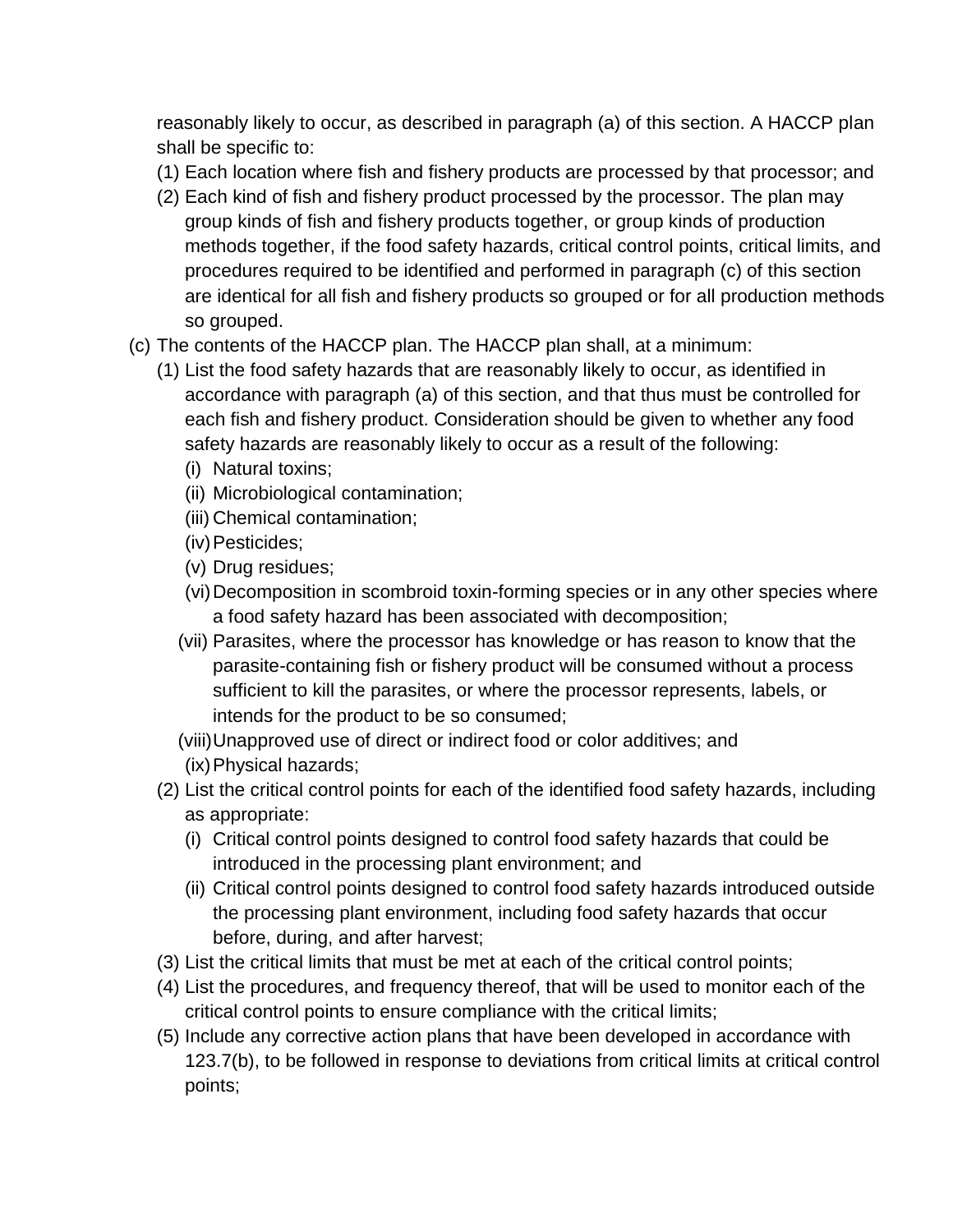- (6) List the verification procedures, and frequency thereof, that the processor will use in accordance with 123.8(a);
- (7) Provide for a recordkeeping system that documents the monitoring of the critical control points. The records shall contain the actual values and observations obtained during monitoring.
- (d) Signing and dating the HACCP plan.
	- individual onsite at the processing facility or by a higher level official of the implementation by the firm. (1) The HACCP plan shall be signed and dated, either by the most responsible processor. This signature shall signify that the HACCP plan has been accepted for
	- (2) The HACCP plan shall be dated and signed:
		- (i) Upon initial acceptance;
		- (ii) Upon any modification; and
		- (iii) Upon verification of the plan in accordance with 123.8(a)(1).
- the requirements of part 113 or 114 of this chapter, the HACCP plan need not list the food safety hazard associated with the formation of Clostridium botulinum toxin in the hazard. A HACCP plan for such fish and fishery products shall address any other food (e) Products subject to other regulations. For fish and fishery products that are subject to finished, hermetically sealed container, nor list the controls to prevent that food safety safety hazards that are reasonably likely to occur.
- (f) Sanitation. Sanitation controls may be included in the HACCP plan. However, to the extent that they are monitored in accordance with 123.11(b) they need not be included in the HACCP plan, and vice versa.
- evaluation of the processors overall implementation of its HACCP plan, if one is (g) Legal basis. Failure of a processor to have and implement a HACCP plan that complies with this section whenever a HACCP plan is necessary, otherwise operate in accordance with the requirements of this part, shall render the fish or fishery products of that processor adulterated under section 402(a)(4) of the act. Whether a processor's actions are consistent with ensuring the safety of food will be determined through an required.

Sec. 123.7 Corrective actions.

- action either by: (a) Whenever a deviation from a critical limit occurs, a processor shall take corrective
	- (1) Following a corrective action plan that is appropriate for the particular deviation, or
	- (2) Following the procedures in paragraph (c) of this section.
- (b) Processors may develop written corrective action plans, which become part of their actions that they will take whenever there is a deviation from a critical limit. A corrective HACCP plans in accordance with 123.6(c)(5), by which they predetermine the corrective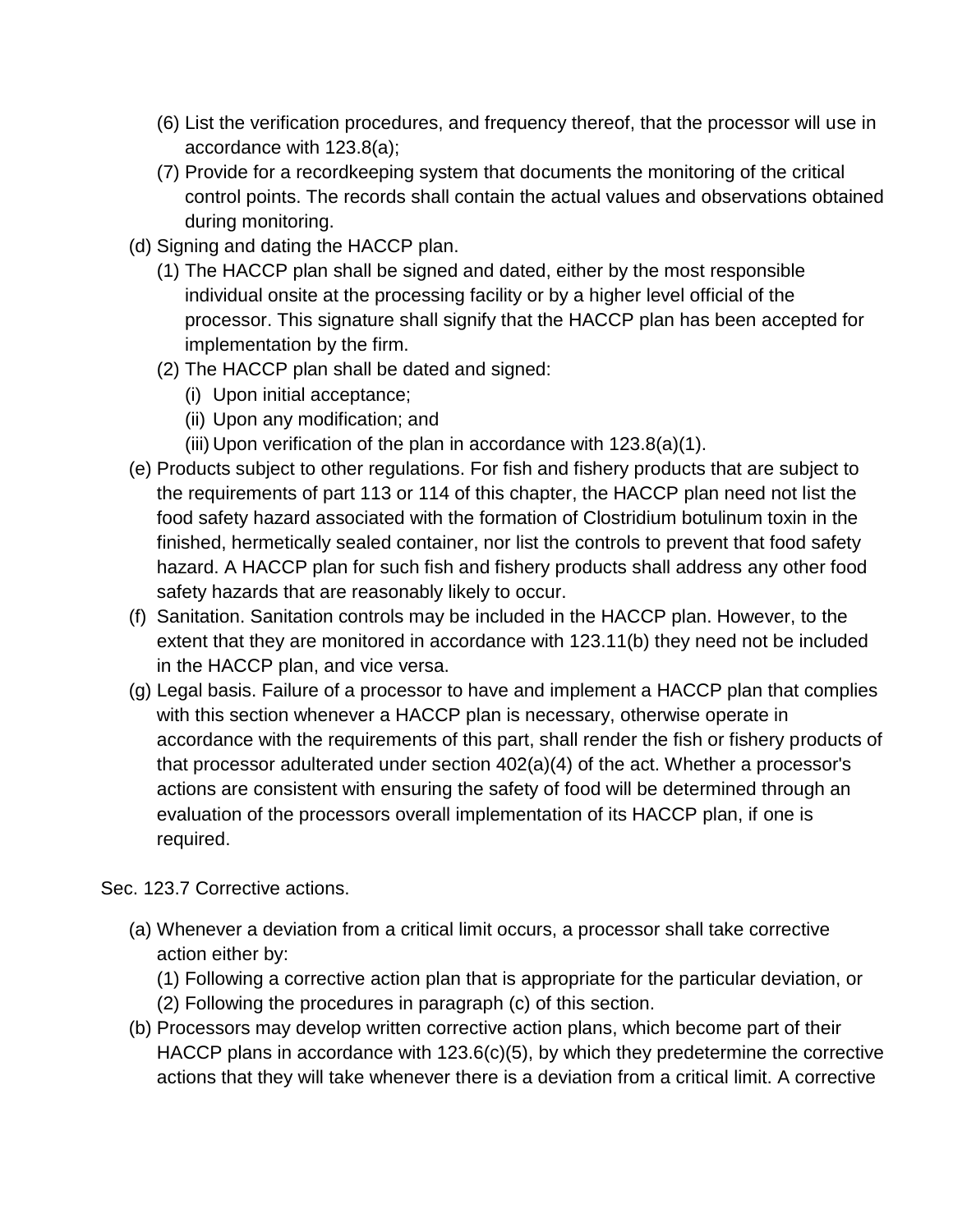action plan that is appropriate for a particular deviation is one that describes the steps to be taken and assigns responsibility for taking those steps, to ensure that:

- adulterated as a result of the deviation; and (1) No product enters commerce that is either injurious to health or is otherwise
- (2) The cause of the deviation is corrected.
- (c) When a deviation from a critical limit occurs and the processor does not have a corrective action plan that is appropriate for that deviation, the processor shall:
	- (1) Segregate and hold the affected product, at least until the requirements of paragraphs  $(c)(2)$  and  $(c)(3)$  of this section are met;
	- (2) Perform or obtain a review to determine the acceptability of the affected product for distribution. The review shall be performed by an individual or individuals who have adequate training or experience to perform such a review. Adequate training may or may not include training in accordance with 123.10;
	- (3) Take corrective action, when necessary, with respect to the affected product to ensure that no product enters commerce that is either injurious to health or is otherwise adulterated as a result of the deviation;
	- (4) Take corrective action, when necessary, to correct the cause of the deviation;
	- (5) Perform or obtain timely reassessment by an individual or individuals who have been trained in accordance with 123.10, to determine whether the HACCP plan needs to be modified to reduce the risk of recurrence of the deviation, and modify the HACCP plan as necessary.
- (d) All corrective actions taken in accordance with this section shall be fully documented in records that are subject to verification in accordance with 123.8(a)(3)(ii) and the recordkeeping requirements of 123.9.
- Sec. 123.8 Verification.
	- (a) Overall verification. Every processor shall verify that the HACCP plan is adequate to effectively implemented. Verification shall include, at a minimum: control food safety hazards that are reasonably likely to occur, and that the plan is being
		- intended use or consumers of the finished product. The reassessment shall be (1) Reassessment of the HACCP plan. A reassessment of the adequacy of the HACCP plan whenever any changes occur that could affect the hazard analysis or alter the HACCP plan in any way or at least annually. Such changes may include changes in the following: Raw materials or source of raw materials, product formulation, processing methods or systems, finished product distribution systems, or the performed by an individual or individuals who have been trained in accordance with 123.10. The HACCP plan shall be modified immediately whenever a reassessment reveals that the plan is no longer adequate to fully meet the requirements of 123.6(c).
		- (2) Ongoing verification activities. Ongoing verification activities including: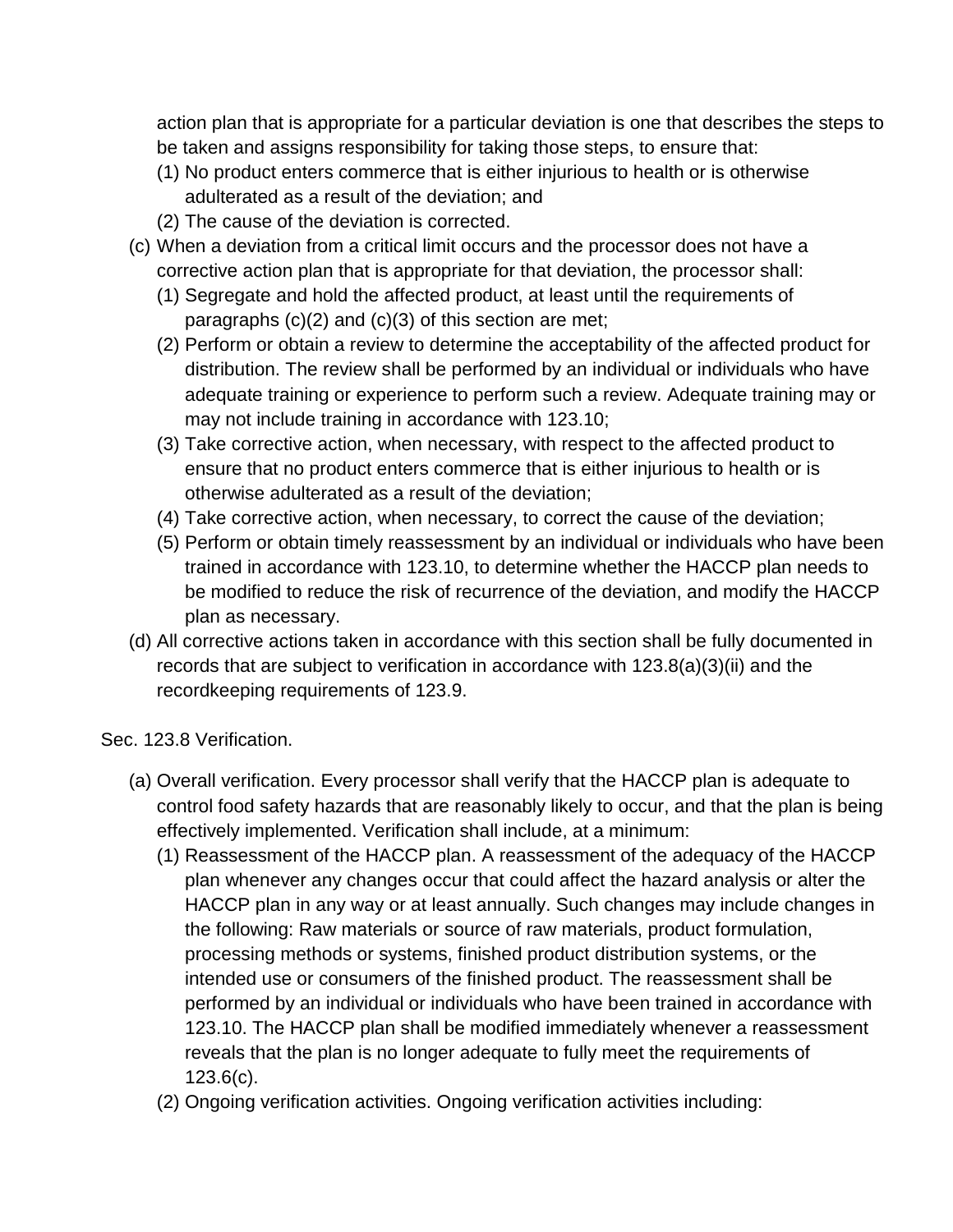- (i) A review of any consumer complaints that have been received by the processor to determine whether they relate to the performance of critical control points or reveal the existence of unidentified critical control points;
- (ii) The calibration of process-monitoring instruments; and,
- (iii) At the option of the processor, the performing of periodic end-product or inprocess testing.
- (3) Records review. A review, including signing and dating, by an individual who has been trained in accordance with 123.10, of the records that document:
	- (i) The monitoring of critical control points. The purpose of this review shall be, at a minimum, to ensure that the records are complete and to verify that they document values that are within the critical limits. This review shall occur within 1 week of the day that the records are made;
	- (ii) The taking of corrective actions. The purpose of this review shall be, at a minimum, to ensure that the records are complete and to verify that appropriate corrective actions were taken in accordance with 123.7. This review shall occur within 1 week of the day that the records are made; and
	- (iii) The calibrating of any process control instruments used at critical control points and the performing of any periodic end-product or in-process testing that is part of the processor's verification activities. The purpose of these reviews shall be, at a minimum, to ensure that the records are complete, and that these activities occurred in accordance with the processor's written procedures. These reviews shall occur within a reasonable time after the records are made.
- (b) Corrective actions. Processors shall immediately follow the procedures in 123.7 whenever any verification procedure, including the review of a consumer complaint, reveals the need to take a corrective action.
- plan because a hazard analysis has revealed no food safety hazards that are systems, finished product distribution systems, or the intended use or consumers of the finished product. The reassessment shall be performed by an individual or individuals (c) Reassessment of the hazard analysis. Whenever a processor does not have a HACCP reasonably likely to occur, the processor shall reassess the adequacy of that hazard analysis whenever there are any changes that could reasonably affect whether a food safety hazard now exists. Such changes may include, but are not limited to changes in: Raw materials or source of raw materials, product formulation, processing methods or who have been trained in accordance with 123.10.
- (d) Recordkeeping. The calibration of process-monitoring instruments, and the performing of any periodic end-product and in-process testing, in accordance with paragraphs (a)(2)(ii) through (iii) of this section shall be documented in records that are subject to the recordkeeping requirements of 123.9.

Sec. 123.9 Records.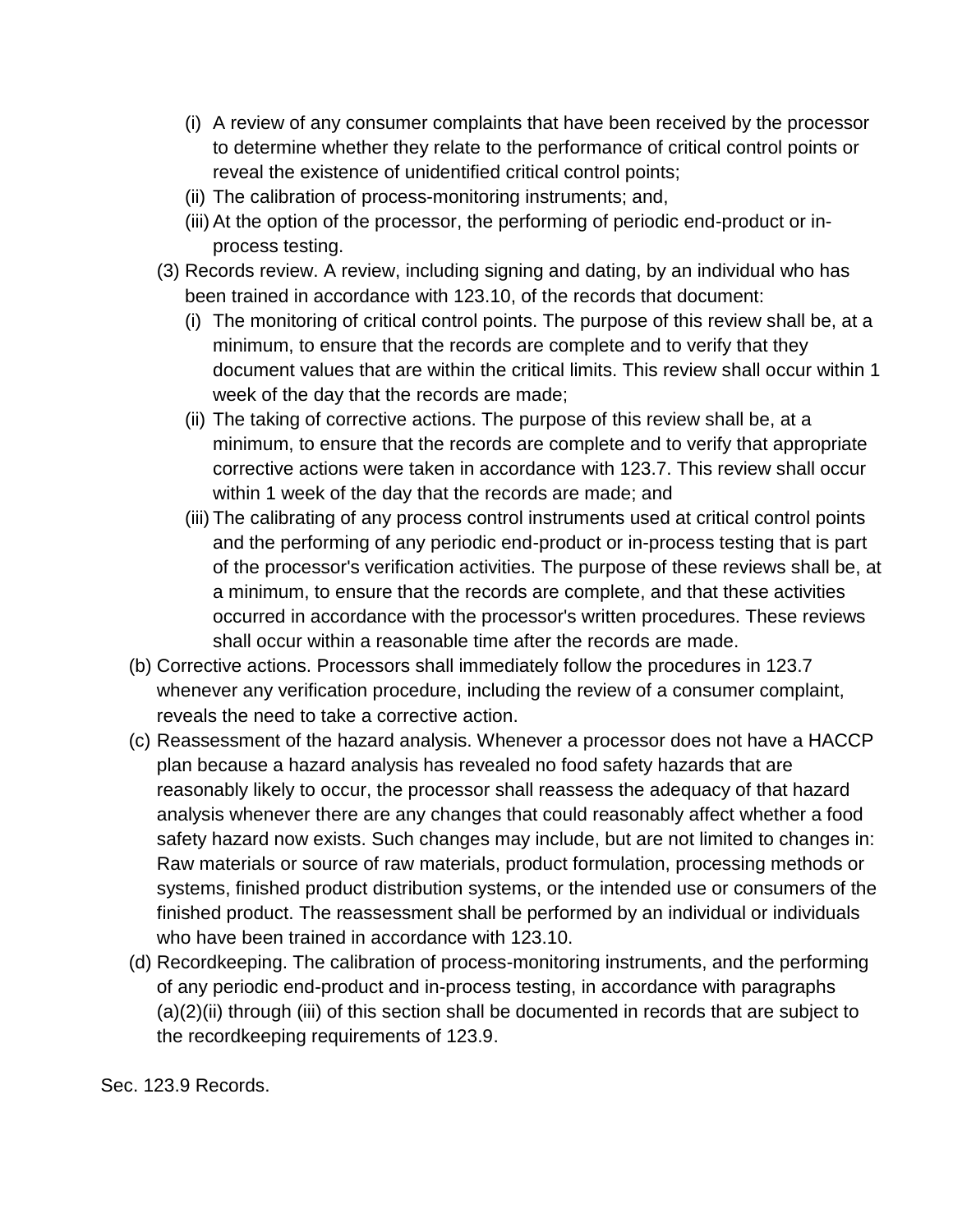- (a) General requirements. All records required by this part shall include:
	- (1) The name and location of the processor or importer;
	- (2) The date and time of the activity that the record reflects;
	- (3) The signature or initials of the person performing the operation; and
	- Processing and other information shall be entered on records at the time that it is (4) Where appropriate, the identity of the product and the production code, if any. observed.
- (b) Record retention.
	- (1) All records required by this part shall be retained at the processing facility or importer's place of business in the United States for at least 1 year after the date they were prepared in the case of refrigerated products and for at least 2 years after the date they were prepared in the case of frozen, preserved, or shelf-stable products.
	- the facility. (2) Records that relate to the general adequacy of equipment or processes being used by a processor, including the results of scientific studies and evaluations, shall be retained at the processing facility or the importer's place of business in the United States for at least 2 years after their applicability to the product being produced at
	- the end of the seasonal pack but shall be immediately returned for official review (3) If the processing facility is closed for a prolonged period between seasonal packs, or if record storage capacity is limited on a processing vessel or at a remote processing site, the records may be transferred to some other reasonably accessible location at upon demand.
- (c) Official review. All records required by this part and all plans and procedures required by this part shall be available for official review and copying at reasonable times.
- (d) Public disclosure.
	- (1) Subject to the limitations in paragraph (d)(2) of this section, all plans and records a product or ingredient that has been abandoned and they no longer represent a required by this part are not available for public disclosure unless they have been previously disclosed to the public as defined in 20.81 of this chapter or they relate to trade secret or confidential commercial or financial information as defined in 20.61 of this chapter.
	- expected to cause a competitive hardship, such as generic-type HACCP plans that (2) However, these records and plans may be subject to disclosure to the extent that they are otherwise publicly available, or that disclosure could not reasonably be reflect standard industry practices.
- unless they are used to fulfill the requirements of 123.28(c). (e) Tags. Tags as defined in 123.3(t) are not subject to the requirements of this section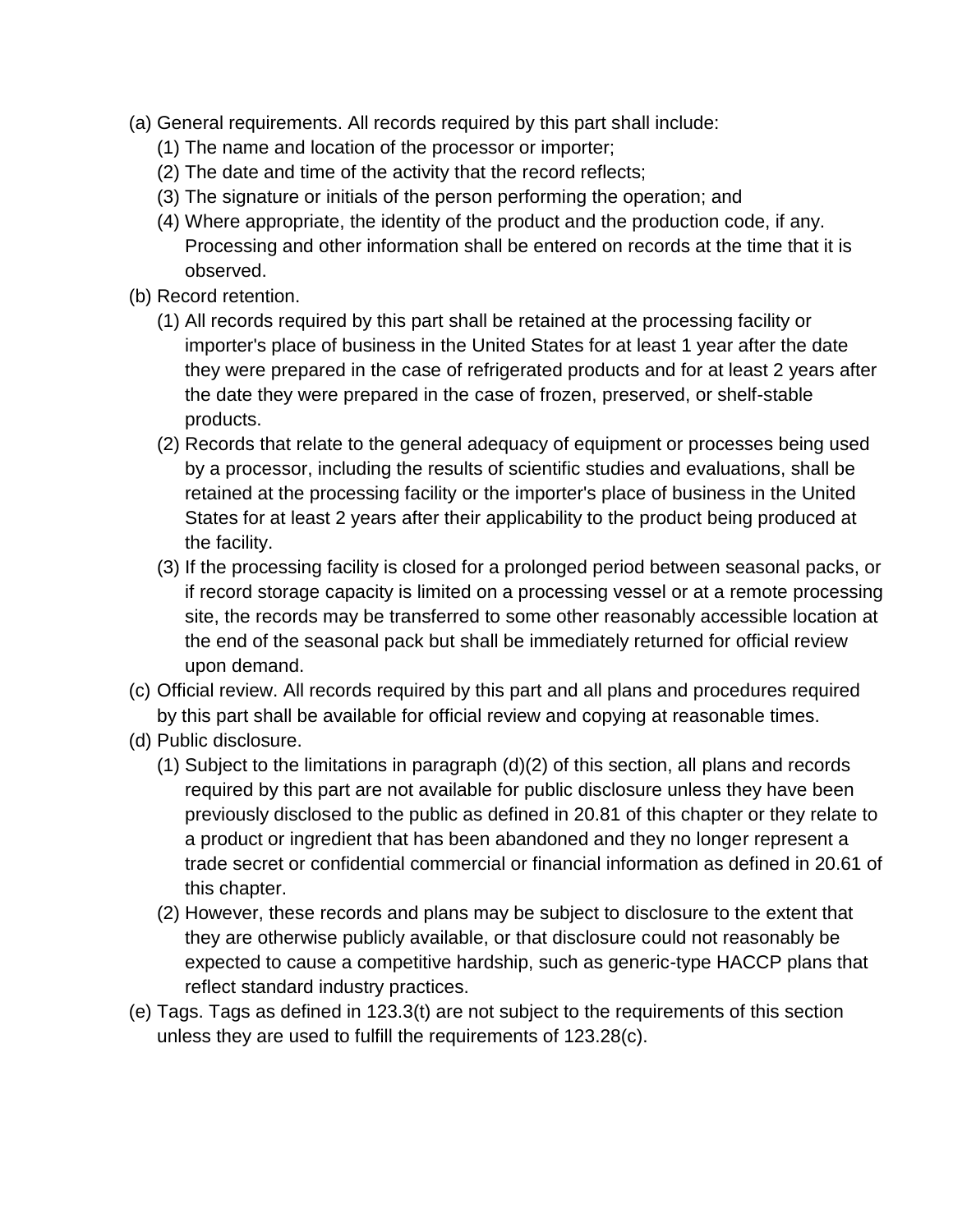(f) Records maintained on computers. The maintenance of records on computers is acceptable, provided that appropriate controls are implemented to ensure the integrity of the electronic data and signatures.

#### Sec. 123.10 Training.

 completed training in the application of HACCP principles to fish and fishery product adequate by the U.S. Food and Drug Administration or who is otherwise qualified through job experience to perform these functions. Job experience will qualify an individual to perform these functions if it has provided knowledge at least equivalent to that provided through the At a minimum, the following functions shall be performed by an individual who has successfully processing at least equivalent to that received under standardized curriculum recognized as standardized curriculum.

- requirements of 123.6(b); (a) Developing a HACCP plan, which could include adapting a model or generic-type HACCP plan, that is appropriate for a specific processor, in order to meet the
- (b) Reassessing and modifying the HACCP plan in accordance with the corrective action procedures specified in 123.7(c)(5), the HACCP plan in accordance with the verification activities specified in 123.8(a)(1), and the hazard analysis in accordance with the verification activities specified in 123.8(c); and
- (c) Performing the record review required by 123.8(a)(3); The trained individual need not be an employee of the processor.

Sec. 123.11 Sanitation control procedures.

- Sec. 123.11 Sanitation control procedures. (a) Sanitation SOP. Each processor should have and implement a written sanitation standard operating procedure (herein referred to as SSOP) or similar document that is specific to each location where fish and fishery products are produced. The SSOP should specify how the processor will meet those sanitation conditions and practices that are to be monitored in accordance with paragraph (b) of this section.
	- (b) Sanitation monitoring. Each processor shall monitor the conditions and practices during the plant and the food being processed and relate to the following: processing with sufficient frequency to ensure, at a minimum, conformance with those conditions and practices specified in part 110 of this chapter that are both appropriate to
		- (1) Safety of the water that comes into contact with food or food contact surfaces, or is used in the manufacture of ice;
		- (2) Condition and cleanliness of food contact surfaces, including utensils, gloves, and outer garments;
		- garments, and from raw product to cooked product; (3) Prevention of cross-contamination from insanitary objects to food, food packaging material, and other food contact surfaces, including utensils, gloves, and outer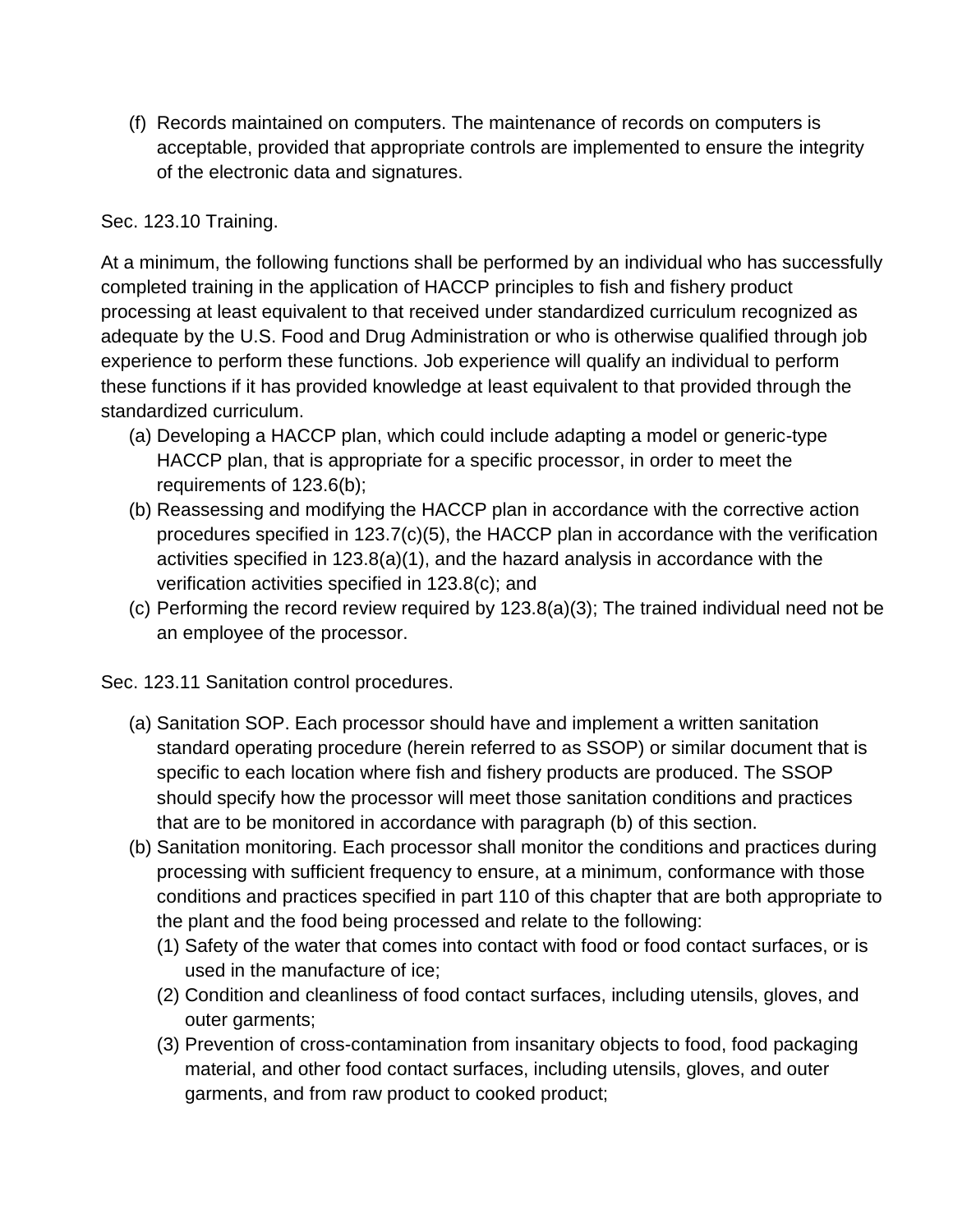- (4) Maintenance of hand washing, hand sanitizing, and toilet facilities;
- (5) Protection of food, food packaging material, and food contact surfaces from adulteration with lubricants, fuel, pesticides, cleaning compounds, sanitizing agents, condensate, and other chemical, physical, and biological contaminants;
- (6) Proper labeling, storage, and use of toxic compounds;
- contamination of food, food packaging materials, and food contact surfaces; and (7) Control of employee health conditions that could result in the microbiological
- (8) Exclusion of pests from the food plant.

The processor shall correct in a timely manner, those conditions and practices that are not met.

- (c) Sanitation control records. Each processor shall maintain sanitation control records that, this section. These records are subject to the requirements of 123.9. at a minimum, document the monitoring and corrections prescribed by paragraph (b) of
- paragraph (b) of this section they need not be included in the HACCP plan, and vice versa. (d) Relationship to HACCP plan. Sanitation controls may be included in the HACCP plan, required by 123.6(b). However, to the extent that they are monitored in accordance with

Sec. 123.12 Special requirements for imported products.

This section sets forth specific requirements for imported fish and fishery products.

(a) Importer verification. Every importer of fish or fishery products shall either:

- (1) Obtain the fish or fishery product from a country that has an active memorandum of reflects the current situation between the signing parties, and is functioning and understanding (MOU) or similar agreement with the Food and Drug Administration, that covers the fish or fishery product and documents the equivalency or compliance of the inspection system of the foreign country with the U.S. system, accurately enforceable in its entirety; or
- (2) Have and implement written verification procedures for ensuring that the fish and fishery products that they offer for import into the United States were processed in accordance with the requirements of this part. The procedures shall list at a minimum:
	- (i) Product specifications that are designed to ensure that the product is not adulterated under section 402 of the Federal Food, Drug, and Cosmetic Act because it may be injurious to health or have been processed under insanitary conditions, and,
	- (ii) Affirmative steps that may include any of the following:
		- (A) Obtaining from the foreign processor the HACCP and sanitation monitoring products being offered for import; records required by this part that relate to the specific lot of fish or fishery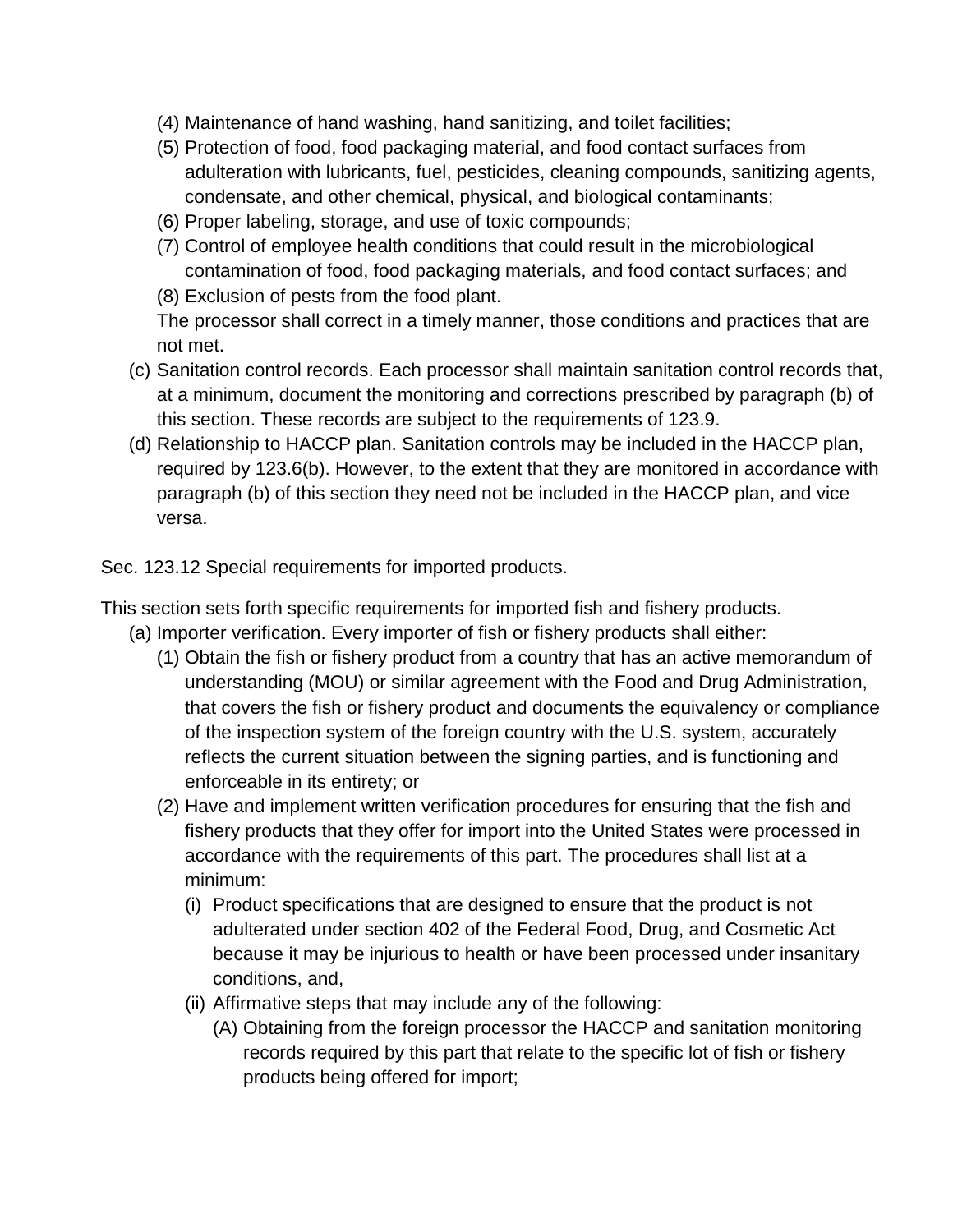- (B) Obtaining either a continuing or lot-by-lot certificate from an appropriate foreign government inspection authority or competent third party certifying that the imported fish or fishery product is or was processed in accordance with the requirements of this part;
- imported fish or fishery product is being processed in accordance with the requirements of this part; (C) Regularly inspecting the foreign processor's facilities to ensure that the
- (D) Maintaining on file a copy, in English, of the foreign processor's HACCP plan, and a written guarantee from the foreign processor that the imported fish or fishery product is processed in accordance with the requirements of the part;
- file a copy, in English, of a written guarantee from the foreign processor that requirements of this part or, (E) Periodically testing the imported fish or fishery product, and maintaining on the imported fish or fishery product is processed in accordance with the
- level of assurance of compliance with the requirements of this part. (F) Other such verification measures as appropriate that provide an equivalent
- (b) Competent third party. An importer may hire a competent third party to assist with or perform any or all of the verification activities specified in paragraph (a)(2) of this section, including writing the importer's verification procedures on the importer's behalf.
- (c) Records. The importer shall maintain records, in English, that document the section. These records shall be subject to the applicable provisions of 123.9. performance and results of the affirmative steps specified in paragraph (a)(2)(ii) of this
- (d) Determination of compliance. There must be evidence that all fish and fishery products offered for entry into the United States have been processed under conditions that processors under this part, the product will appear to be adulterated and will be denied comply with this part. If assurances do not exist that the imported fish or fishery product has been processed under conditions that are equivalent to those required of domestic entry.

## Subpart B--Smoked and Smoke-Flavored Fishery Products

#### Sec. 123.15 General.

processing smoked and smoke-flavored fishery products.<br>Sec. 123.16 Process controls. This subpart augments subpart A of this part by setting forth specific requirements for

In order to meet the requirements of subpart A of this part, processors of smoked and smokeflavored fishery products, except those subject to the requirements of part 113 or 114 of this chapter, shall include in their HACCP plans how they are controlling the food safety hazard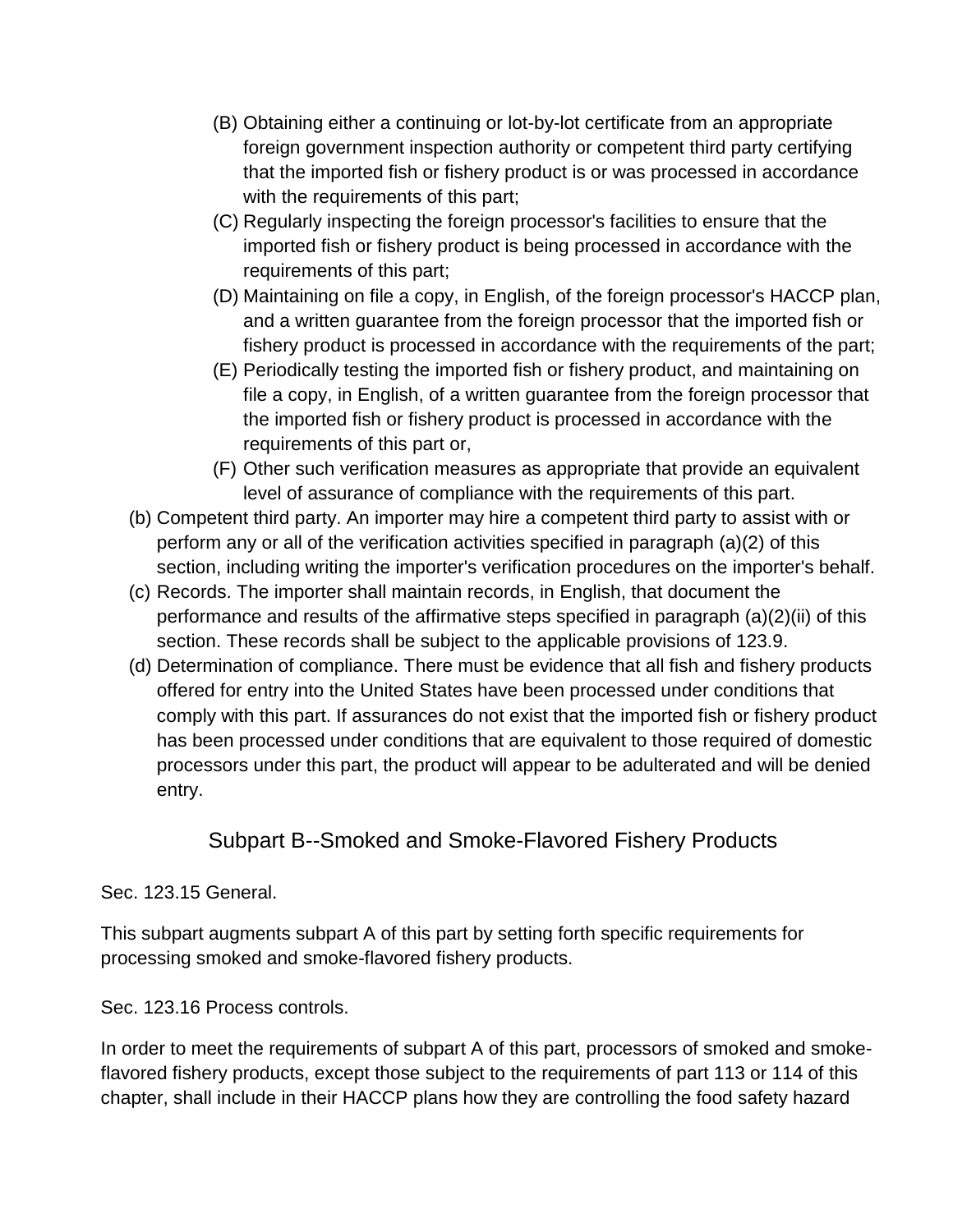associated with the formation of toxin by Clostridium botulinum for at least as long as the shelf life of the product under normal and moderate abuse conditions.

## Subpart C--Raw Molluscan Shellfish

Sec. 123.20 General.

 processing fresh or frozen molluscan shellfish, where such processing does not include a treatment that ensures the destruction of vegetative cells of microorganisms of public health concern. This subpart augments subpart A of this part by setting forth specific requirements for

Sec. 123.28 Source controls.

- (a) In order to meet the requirements of subpart A of this part as they apply to microbiological contamination, chemical contamination, natural toxins, and related food paragraphs (b), (c), and (d) of this section are met. safety hazards, processors shall include in their HACCP plans how they are controlling the origin of the molluscan shellfish they process to ensure that the conditions of
- approved for harvesting by a shellfish control authority. In the case of molluscan (b) Processors shall only process molluscan shellfish harvested from growing waters shellfish harvested from U.S. Federal waters, the requirements of this paragraph will be met so long as the shellfish have not been harvested from waters that have been closed to harvesting by an agency of the Federal government.
- licensure requirements as may apply to the harvesting of molluscan shellfish or from a in 1240.60(b) of this chapter. In place of the tag, bulk shellstock shipments may be records shall document: (c) To meet the requirements of paragraph (b) of this section, processors who receive shellstock shall accept only shellstock from a harvester that is in compliance with such processor that is certified by a shellfish control authority, and that has a tag affixed to each container of shellstock. The tag shall bear, at a minimum, the information required accompanied by a bill of lading or similar shipping document that contains the information required in 1240.60(b) of this chapter. Processors shall maintain records that document that all shellstock have met the requirements of this section. These
	- (1) The date of harvest;
	- (2) The location of harvest by State and site;
	- (3) The quantity and type of shellfish;
	- (4) The date of receipt by the processor; and
	- (5) The name of the harvester, the name or registration number of the harvester's vessel, or an identification number issued to the harvester by the shellfish control authority.